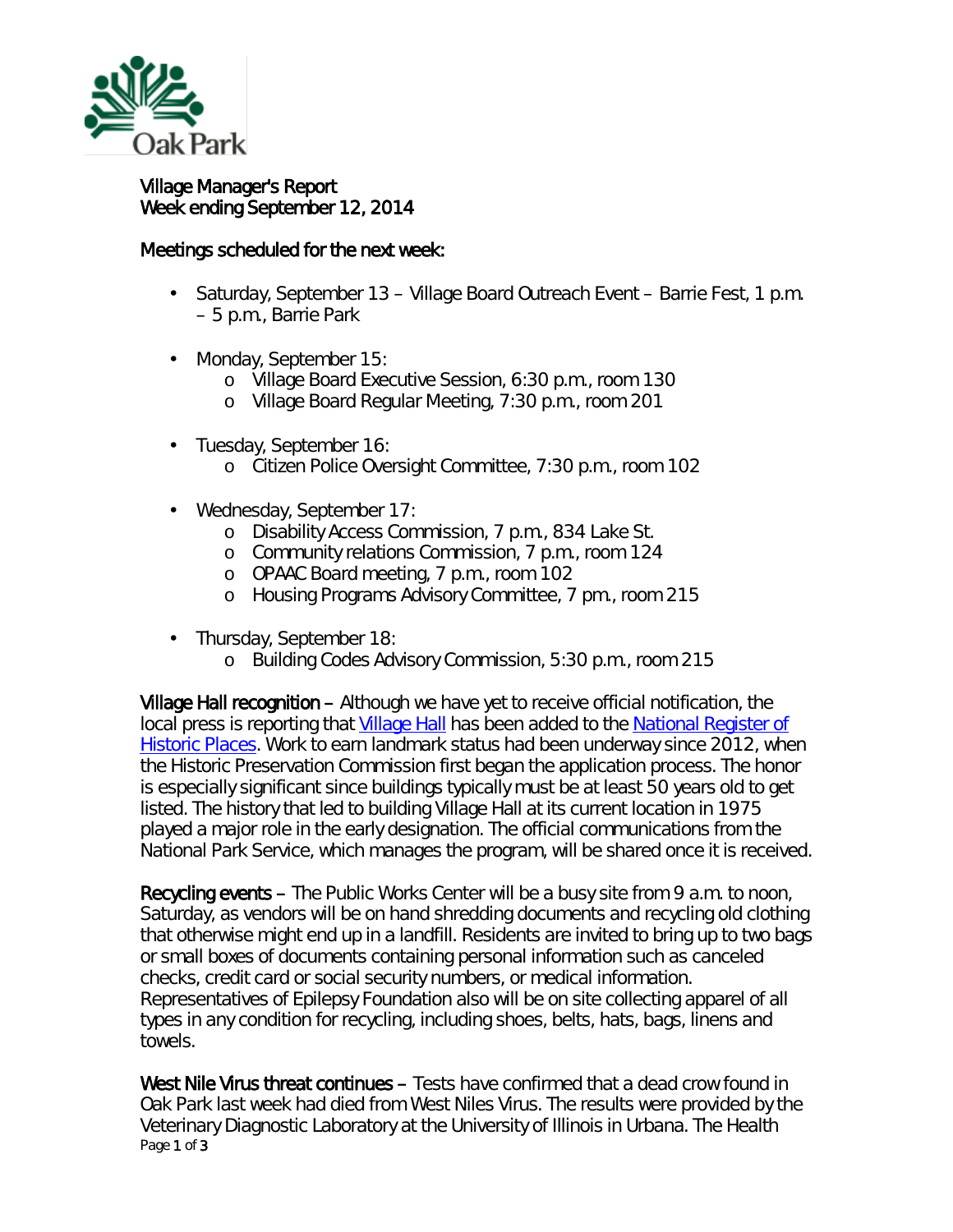Department continues to warn the public of the dangers of the mosquito-borne illness even as the weather cools. So far this year, the virus has been found in 46 Illinois counties and eight human cases have been confirmed.

ComEd substation update – The contractor for ComEd is scheduled to complete the work on its North Boulevard substation next week, weather permitting. The north lane of North Boulevard east of Euclid Avenue will be closed periodically throughout the week as the facility gate, the final step in the project, is reinstalled.

Capital improvements – Sidewalks are being replaced and sewer manhole frames removed as crews prepare to grind the asphalt as part of the federally funded Ridgeland Avenue resurfacing project. The final layer of asphalt should be installed by the end of next week on Jackson Boulevard from Harlem Avenue to Oak Park Avenue, as local street and parking lot resurfacing projects continued throughout the week. Rain has delayed the Clinton Avenue repaving project, but the first layer of asphalt should be installed next week, with the final layer installed the week of September 22. All five parking lots scheduled for repaving this season are complete. Landscaping is all that remains to complete the traffic diverters on Elmwood and Rossell avenues. Sod is now being installed on the portions of Grove Avenue, Lombard Avenue, Taylor Avenue and Berkshire Street now that the state-funded resurfacing projects have been completed. Street surface patching is substantially complete, as are crack filling and microsurfacing. Sidewalk replacement projects, which have been delayed by rain, are expected to be completed in about three weeks. Work is expected to be completed in early October on the east-west alley north of Lake Street and west of Forest Avenue near the redevelopment site. This alley is one of 10 segments scheduled for replacement under the Green Alley Program.

Public Works Activities – Restoration of street openings to repair water main breaks continued throughout the Village, as did cleaning of various Village Parking lots and repairs to sidewalk brick in the downtown business district. Blue stone was installed along North Boulevard to create four pedestrian walkways into the parking lot. Various signs were repaired, graffiti removed and potholes repaired Village wide, and pavement lane markings, crosswalks and stop bars were painted at various locations. The fifth street sweeping cycle was completed this week. A broken sewer lateral at 1150 S. Scoville Ave., a broken valve at North Boulevard and Bishop Quarter Lane and a broken water service at 344 Wisconsin Avenue were repaired and a water service upgraded at 1012 Augusta Avenue as part of the lead abatement program. Crews assisted the Park District with videotaping sewer laterals at Stevenson Park and continued the meter head replacement effort, with 214 meter heads upgraded to date. Three bollards damaged in vehicle accidents were replaced at 1120 Lake Street. The time clock that controls the streetlights on Lake Street between Oak Park and Ridgeland avenues was replaced with a photo cell due to significant overnight outages. Storm-damaged traffic signals at Ridgeland and Augusta and Ridgeland and Harvard were repaired. Forestry service requests focused on removals and pruning to ensure proper sidewalk and roof clearances, as well as eliminating wasp nests. Contractors continued removing large dead and diseased trees, grinding stumps and maintaining landscaping on public property throughout the Village. A contract was executed with landscaping consultant [Altamanu t](http://altamanu.com/)o inventory and update our landscape maintenance plan for 2015.